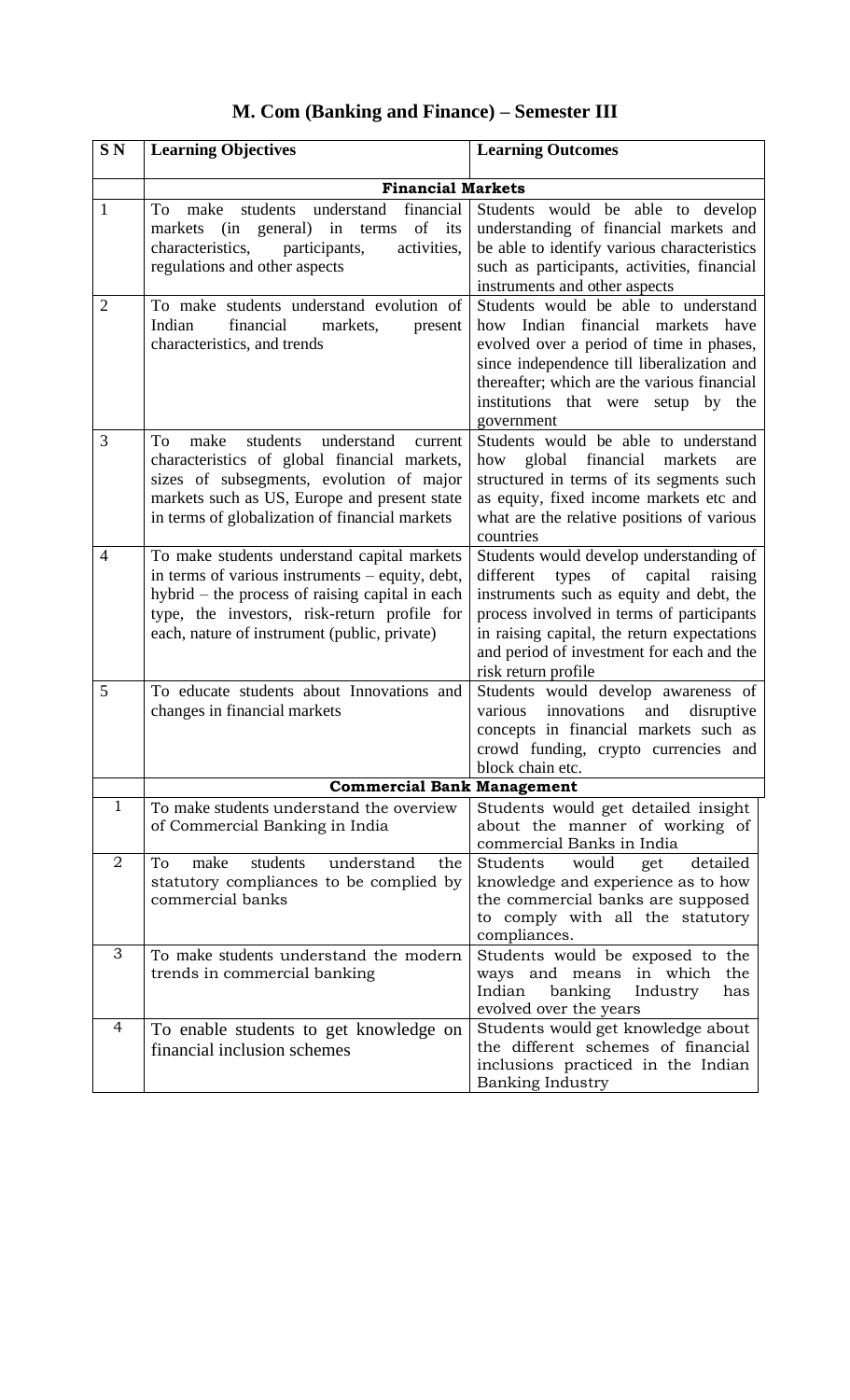|                  | <b>Debt Market</b>                         |                                             |
|------------------|--------------------------------------------|---------------------------------------------|
|                  |                                            |                                             |
| 1.               | To introduce students to the concept of    | students<br>The<br>would be<br>able<br>to   |
|                  | <b>Indian Debt Market</b>                  | understand the concept of debt market,      |
|                  |                                            | instruments $\&$ participants of the Indian |
|                  |                                            | Debt Market.                                |
| 2.               | To educate learners about the central $\&$ | The ability to make students understand     |
|                  | state governments securities & bonds       | the various features of G-sec market        |
|                  |                                            | bonds, its issue, systems and the returns   |
|                  |                                            | on the investments would be enhanced.       |
| 3.               | To make students differentiate between     | The process of issue, the indices,          |
|                  | G-sec and corporate bond market            | benchmarks and instruments within the       |
|                  |                                            | corporate bond market would<br>be           |
|                  |                                            | understood by the learners.                 |
| $\overline{4}$ . | To<br>students calculate<br>make<br>and    | Students would be able to determine         |
|                  | evaluate the valuation of bonds, interest  | effects of change in price, interest rates, |
|                  | rates and term of bonds.                   | tenure, present value and future value of   |
|                  |                                            | bonds, the effects of time & changes in     |
|                  |                                            | the interest rate by calculation of these   |
|                  |                                            | measures.                                   |

## M. Com (Banking and Finance) – Semester IV

| Sr | <b>Learning Objectives</b>                                                 | <b>Learning Outcomes</b>                                                                                                                                                 |
|----|----------------------------------------------------------------------------|--------------------------------------------------------------------------------------------------------------------------------------------------------------------------|
| No |                                                                            |                                                                                                                                                                          |
|    |                                                                            | <b>Investment Management</b>                                                                                                                                             |
| 1. | To give to the learners detailed                                           | Students would be exposed to                                                                                                                                             |
|    | knowledge about the investment                                             | different<br>investment<br>options                                                                                                                                       |
|    | avenues available in India                                                 | available for different categories of                                                                                                                                    |
|    |                                                                            | investors in India                                                                                                                                                       |
| 2  | students<br>To<br>make<br>understand<br>management of investment portfolio | Students would understand details<br>of portfolio management namely<br>portfolio analysis, selection, revision<br>and evaluation                                         |
| 3  | To make students enable analysis of<br>investments                         | Students would be<br>exposed<br>to.<br>technical and fundamental analysis<br>of investments. They will understand<br>different tools to<br>analyse<br>the<br>investments |